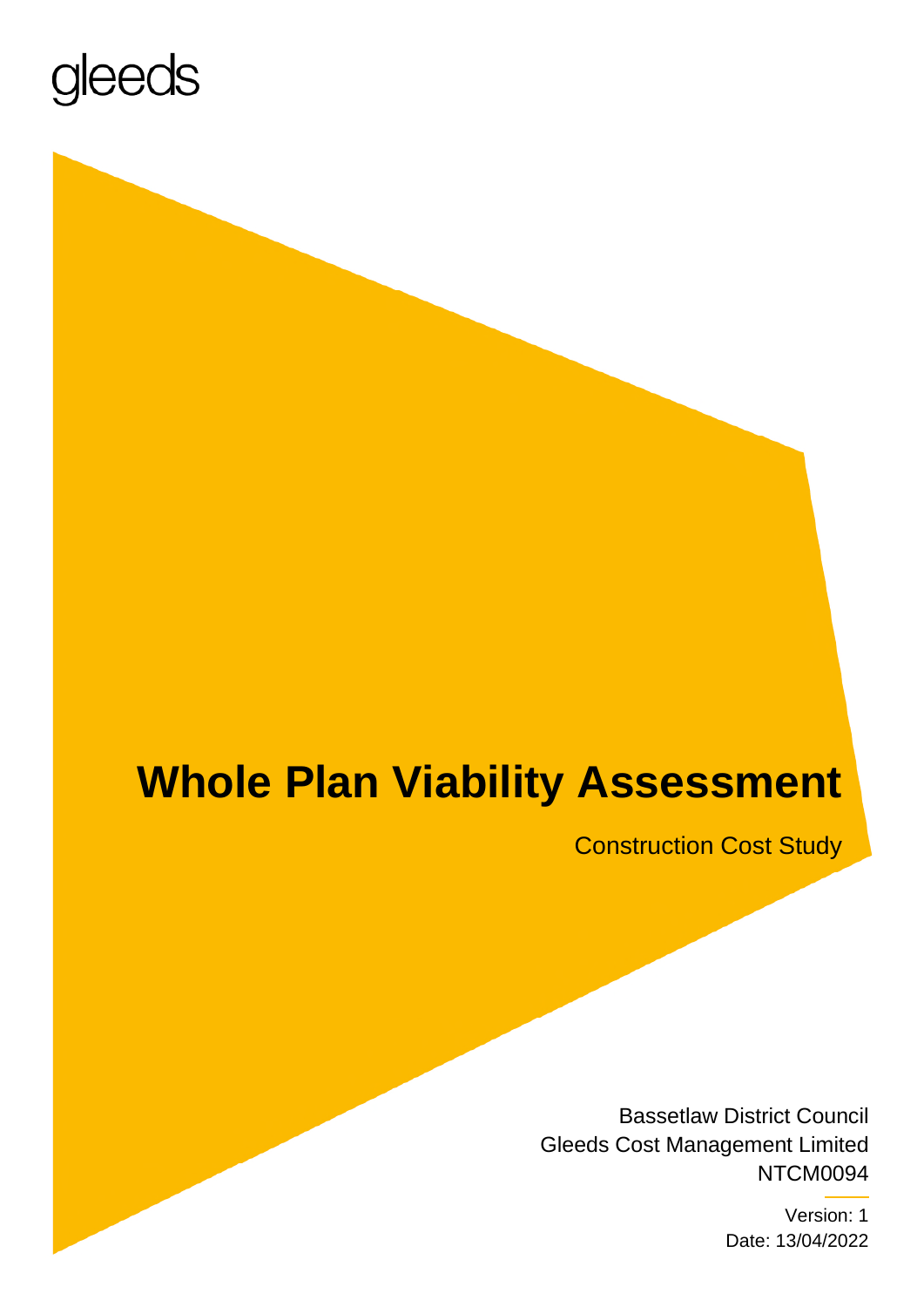#### DOCUMENT CONTROL

| <b>Project name</b>                 | <b>Whole Plan Viability Assessment</b> | <b>Project number</b> | NTCM0094    |
|-------------------------------------|----------------------------------------|-----------------------|-------------|
| Date of Issue                       | 13/04/2022                             | <b>Version number</b> | $\mathbf 1$ |
| <b>Reason for issue</b>             |                                        |                       |             |
|                                     |                                        |                       |             |
| <b>Document author</b>              | Phil Wright                            | Grade                 | Director    |
| <b>Signature</b>                    |                                        |                       |             |
|                                     |                                        |                       |             |
| <b>Contributors</b>                 |                                        |                       |             |
| <b>Approved by</b>                  | Phil Wright                            | Grade                 | Director    |
| <b>Signature</b>                    |                                        |                       |             |
|                                     |                                        |                       |             |
| <b>Security</b><br>classification   |                                        |                       |             |
| <b>Distribution to</b>              | heb Surveyors, NCS                     |                       |             |
| <b>Related project</b><br>documents |                                        |                       |             |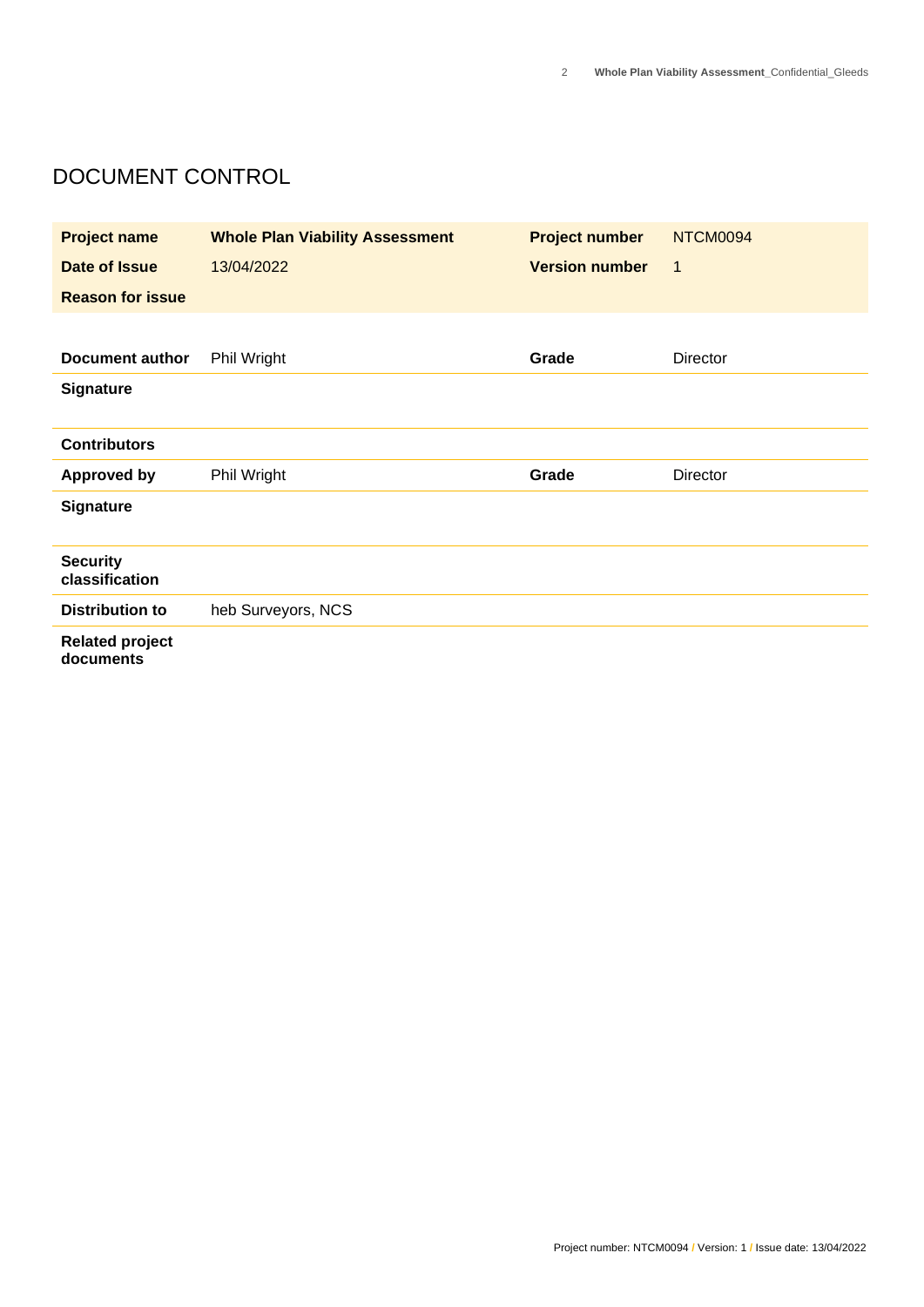### **Contents**

#### **Executive Summary**

| 1.0 |     | <b>Project Description</b>              | $6\phantom{1}6$ |
|-----|-----|-----------------------------------------|-----------------|
| 2.0 |     | <b>Basis of Cost Study</b>              | 6               |
|     | 2.1 | <b>Base Date</b>                        | 8               |
|     | 2.2 | Procurement                             | 8               |
|     | 2.3 | Scope of Development Types              | 8               |
|     | 2.4 | <b>Basis of Costs</b>                   | 8               |
|     | 2.5 | Assumptions/Clarifications              | 9               |
|     | 2.6 | <b>Exclusions</b>                       | 10              |
| 3.0 |     | <b>Detailed Construction Cost Study</b> | 13              |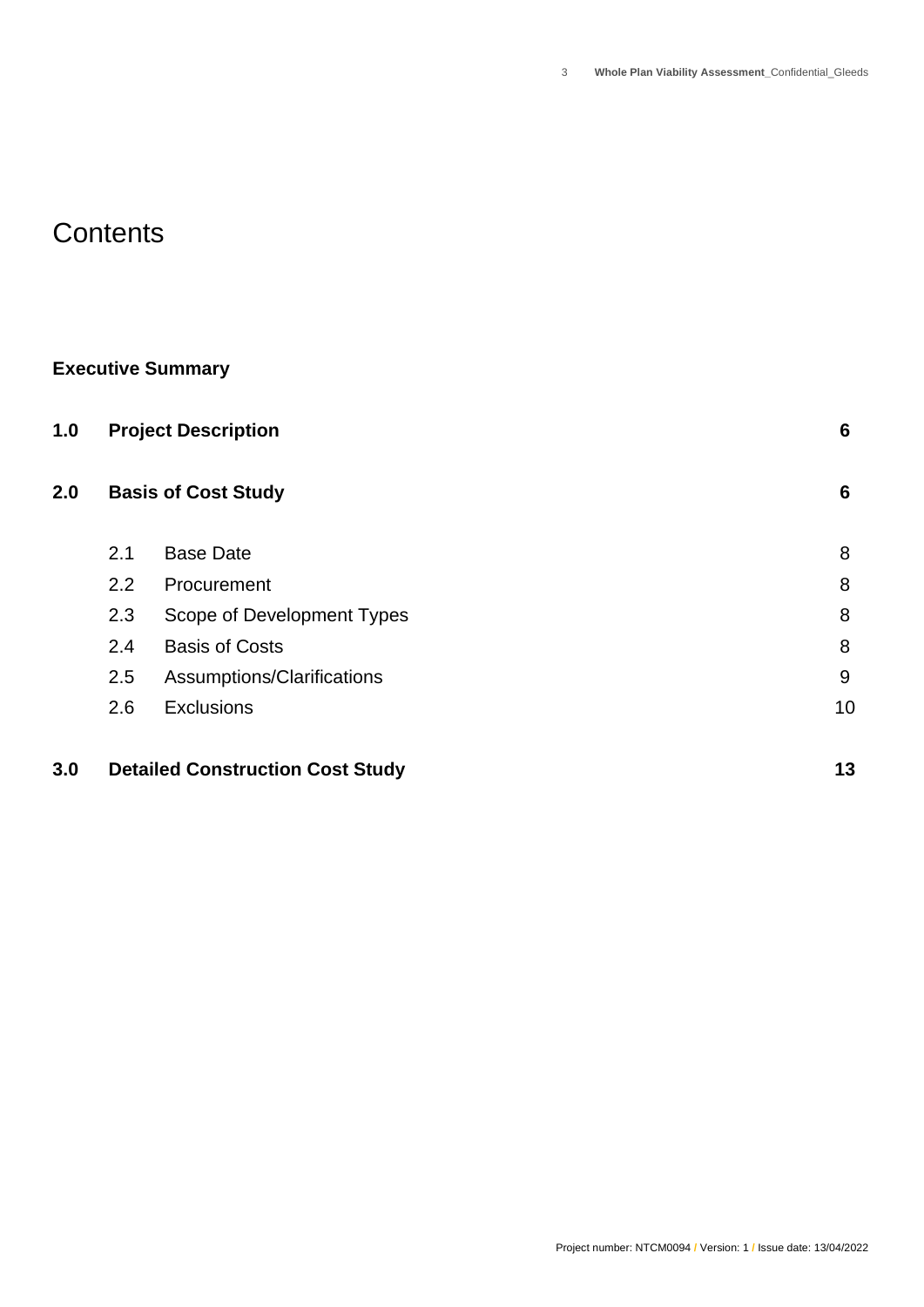### **Executive Summary**

#### **1. The Project**

 This Cost Study provides an estimate of construction costs over a range of development categories, to support a Whole Plan Viability Assessment.

#### **2. Allowances**

The Estimate includes on-cost allowances for the following:

- Consultants
- Consultants<br>- Building Regulations and Planning fees
- NHBC Insurance where applicable

#### **3. Basis of Estimate**

The basis of the Estimate is in Section 2 of this report.

#### **4. Detailed Construction Cost Study**

The detailed Cost Study is given in Section 3 of this report.

#### **5. Risk Allowance**

A Risk Allowance of 5% of construction cost is recommended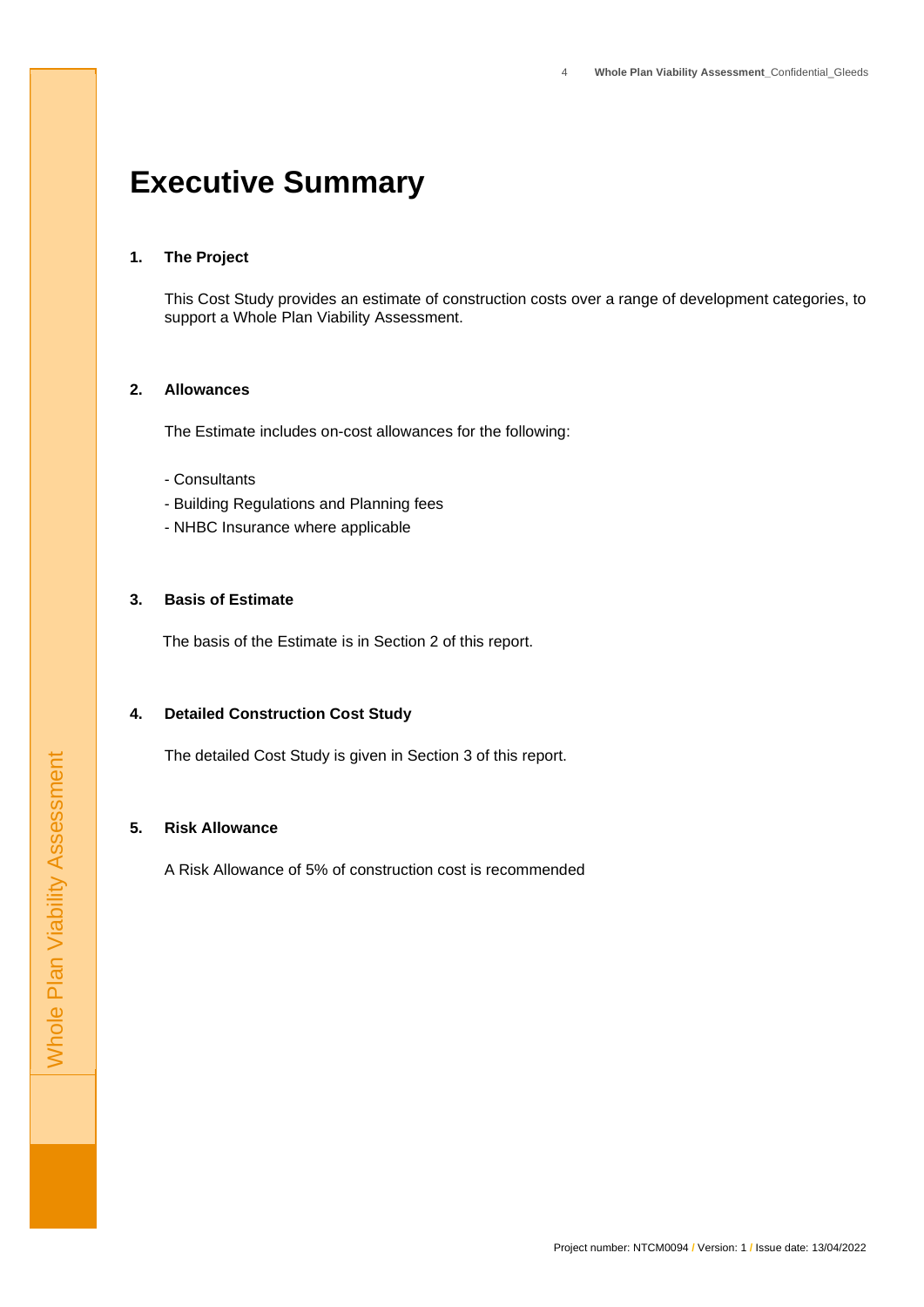# Project Description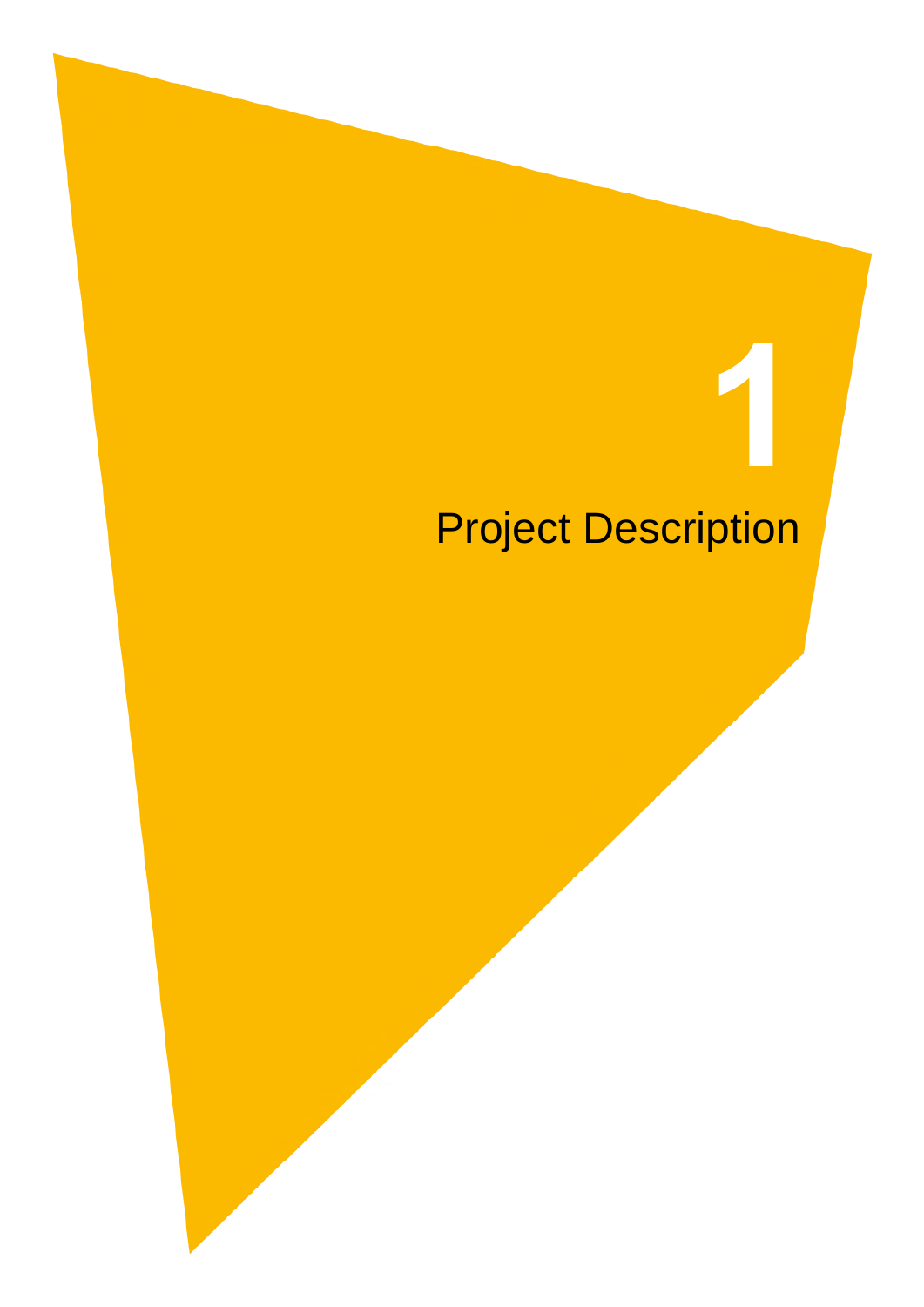#### <span id="page-5-0"></span> **Project Description**

 NCS have been appointed by Bassetlaw District Council for the production of the Council's Whole Plan Viability Assessment, through to adoption.

 Gleeds are acting as part of the NCS team, to provide indicative construction costs, over the range of development categories, to inform the Appraisal.

The range of development categories are as agreed with NCS.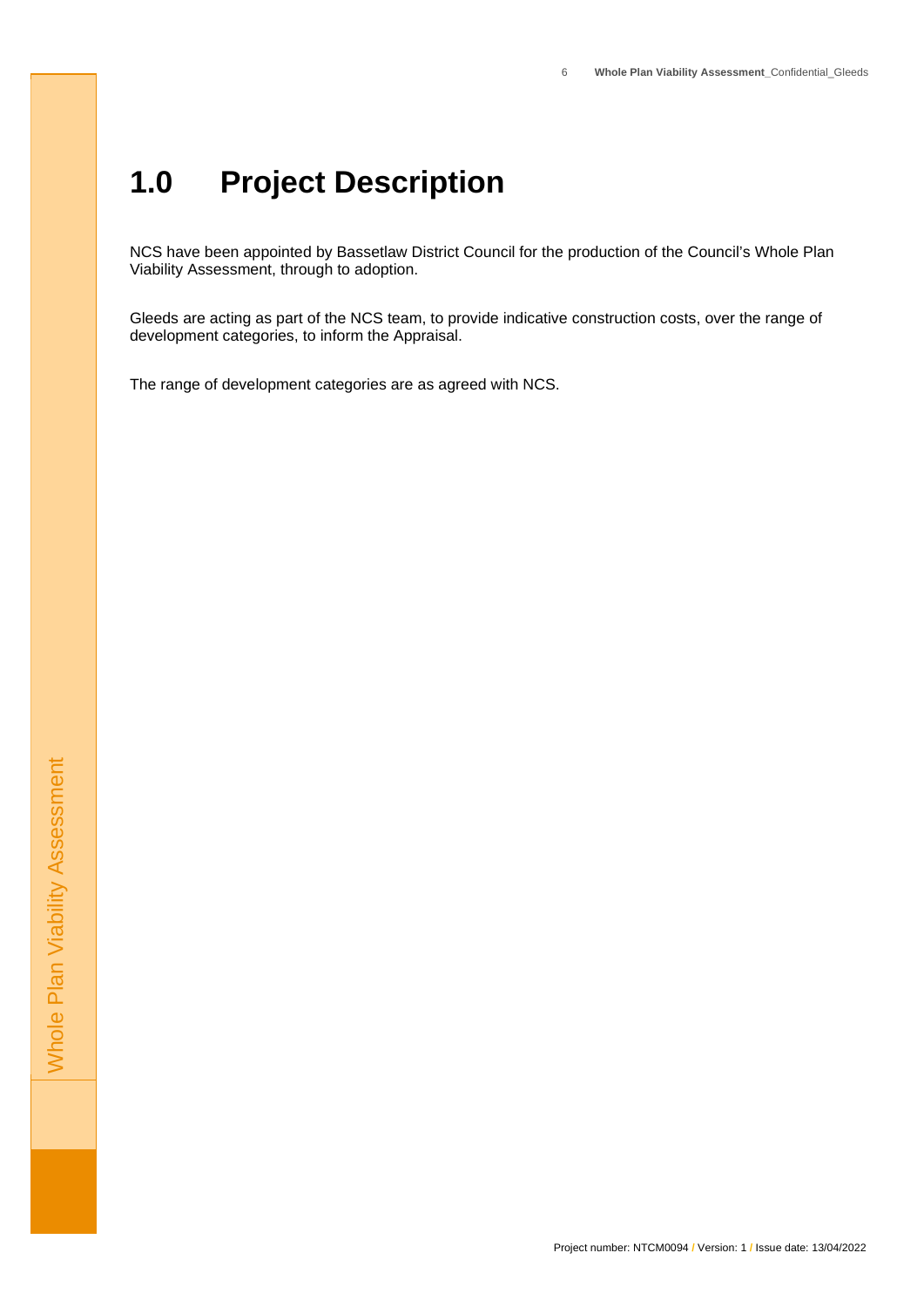## Basis of Cost Study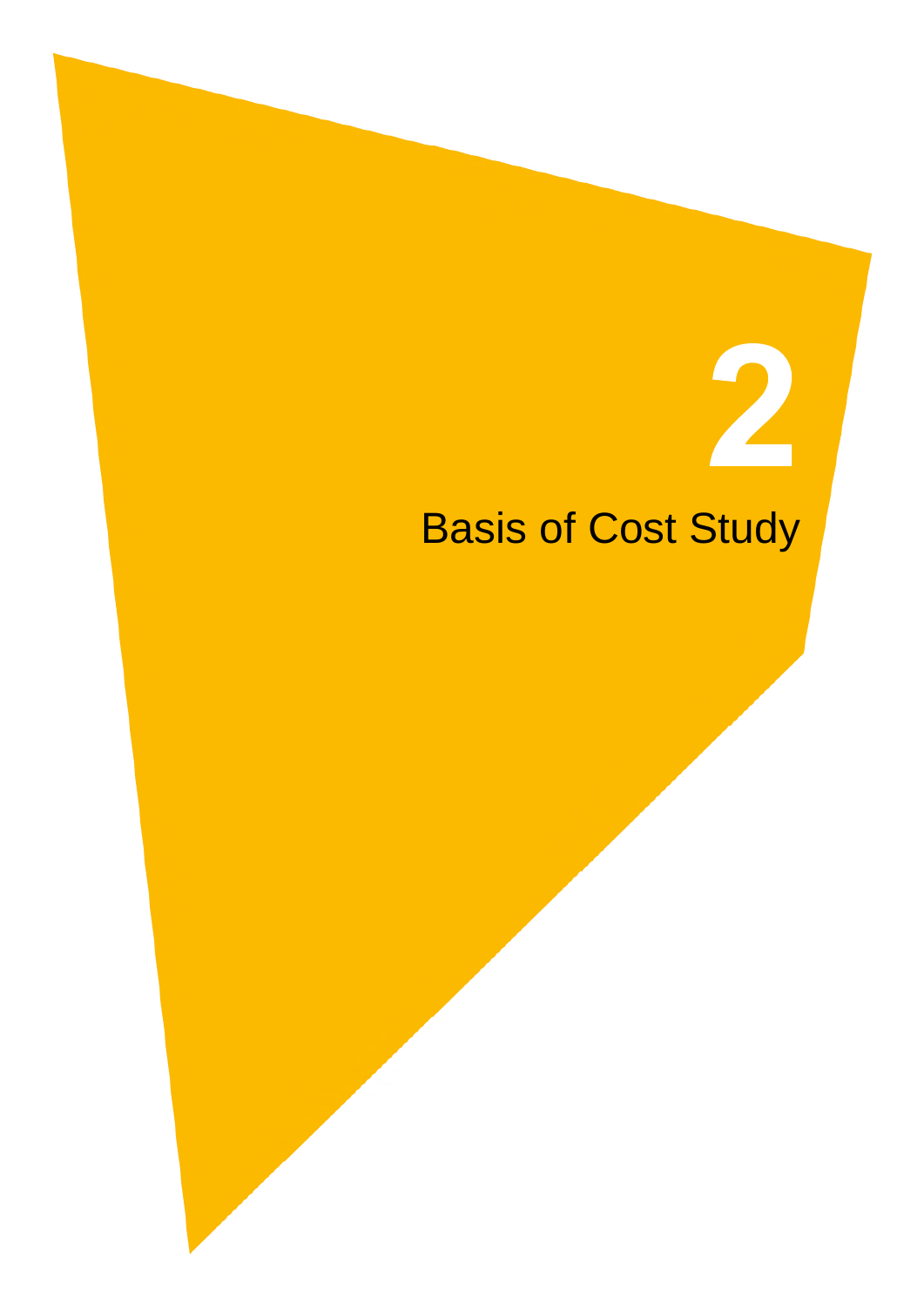#### <span id="page-7-0"></span> $2.0$ **Basis of Cost Study**

#### **2.1 Base Date**

Rates for Construction Costs in the Estimate have been priced at a Base Date of  $2^{nd}$  quarter (April to June) 2022. Allowances must be made for inflation beyond this date dependent on the mid-point date of construction.

#### **2.2 Procurement**

 The costs included in this Estimate assume that procurement is to be achieved on a single stage competitive tender basis, from a selected list of Contractors.

#### **2.3 Scope of Development Types**

 The scope of development types within the various categories varies between categories, this is reflected within the range of construction values stated for a particular category.

 For the purposes of undertaking the Viability Appraisal, average rates for construction have been given for each development category; the range of values have also been stated.

#### **2.4 Basis of Costs**

The following benchmarking data was used in the preparation of the estimate:

- $\mathbf{1}$  Data Base. 1. Analysis of construction costs over a range of projects within the Gleeds Research and Development
- $2.$ 2. Where insufficient data is available within any particular category cross-reference is also made to BCIS construction cost information.
- 3 costs associated with these and Gleeds own national database of construction costs by construction type. The report recognises that different types of construction company incur different levels of costs due to differences in buying power, economies of scale etc. The rates assume that substantial new residential development (House and Bungalows) will be undertaken primarily by regional and national house builders and the adopted rates reflect this. The adopted rates therefore tend to fall below median BCIS construction rates which cover building cost information from all types of construction company to individual builders, BCIS does not capture data from regional and national housebuilders. This is considered to be a more realistic approach than the adoption of median general rates, to reflect the mainstream new build residential development particularly since smaller schemes undertaken by smaller scale construction companies will enjoy exemption from zero carbon and affordable housing The rates adopted in the study are based on research of local construction projects to the region, the requirements.

All construction costs have been adjusted for Location Factor (Bassetlaw District Council).

Note: the cost allowances are based on current building regulations.

Whole Plan Viability Assessment

Whole Plan Viability Assessment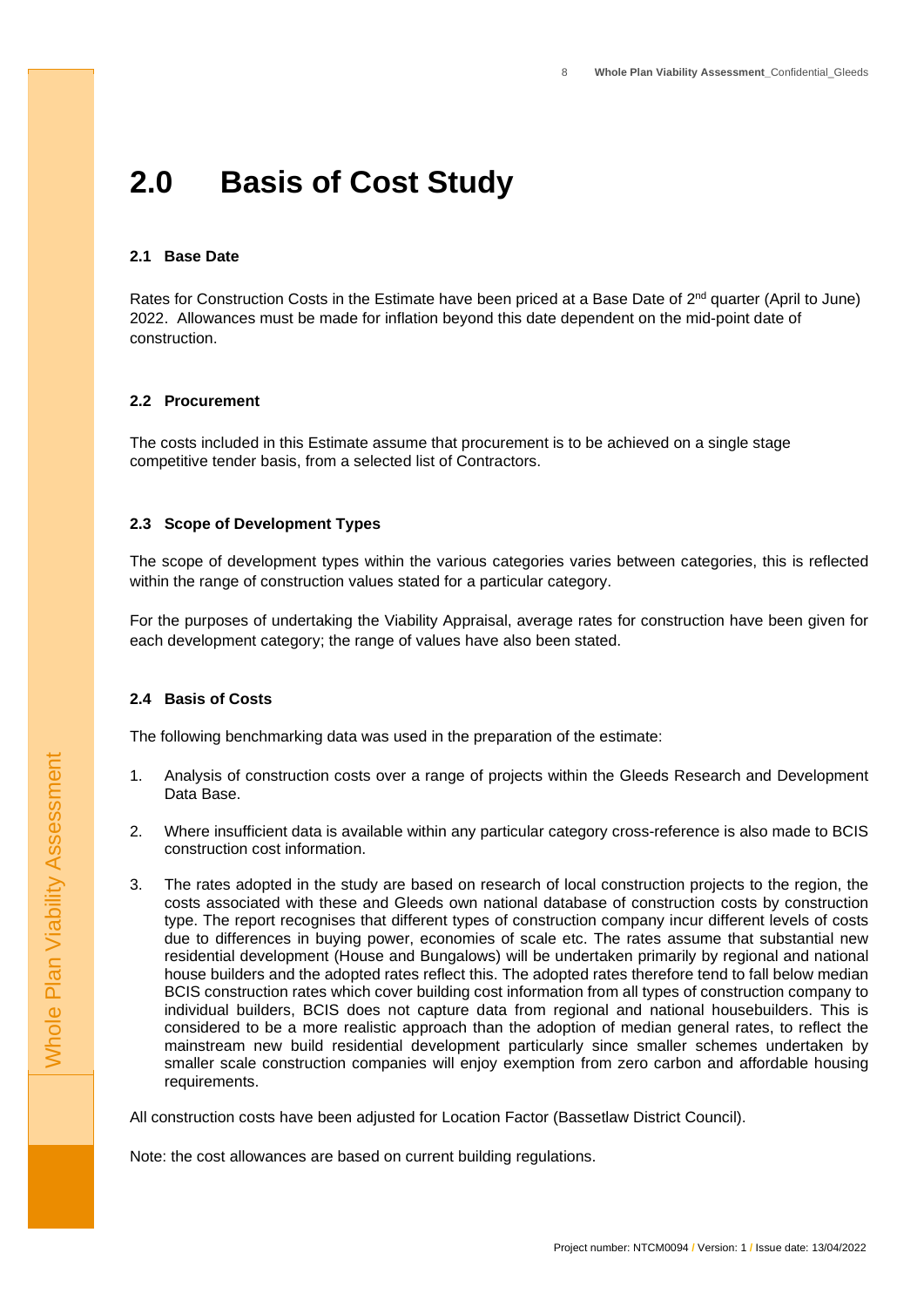#### <span id="page-8-0"></span>**2.5 Assumptions/Clarifications**

The following assumptions/clarifications have been made during the preparation of this Estimate:

- The costs included in this Estimate assume that competitive tenders will be obtained on a single stage competitive basis.
- There are no allowances in the Estimates for Works beyond the site boundary.
- All categories of development are assumed to be new build unless stated otherwise.
- demolition etc. It is assumed development takes place on green or brown field prepared sites, i.e. no allowance for
- All categories of development include an allowance for External Works inc drainage, internal access roads, utilities connections (but excluding new sub-stations), ancillary open space etc
- Site abnormal and facilitating works have been excluded and are shown separately.

#### **Access Standards**

#### **Category 2**

Costs in respect of meeting Category 2 Standards have been considered within the report.

 Category 2 dwellings are in essence very similar to Lifetime Homes with a couple of minor enhancements such as step free access, a minimum stair width of 850mm and amendments to WC layouts to ensure no obstructed access.

 The design solutions (And therefore cost) of meeting Category 2 standards will vary from site to site and will potentially range from relatively small on a good site with some innovative design to between 1% and 2% on a less favourable site which includes apartments. There is potentially a more significant impact on the cost of apartments due to the requirement for a lift but again this can be minimised through design, the accessible units may be allocated on the ground floor for example thus negating the need for a lift.

Some of the requirements impact on actual size of the dwelling, our costs are provided on a  $E/m<sup>2</sup>$  basis so any increase in dwelling size is automatically picked up within the rate.

 For the purpose of the assessment we would recommend an uplift of 1% across the board (Except bungalows) on all residential costs be applied in order to meet Category 2 standards.

#### **Category 3 Adaptable**

Costs in respect of meeting Category 3 Adaptable Standards have been considered within the report.

 Category 3 dwellings are suitable or potentially suitable through adaptation, to be occupied by wheelchair users. Issues which need to be considered include wheelchair storage space, maximum inclines of ramps, provision of services for power assisted doors (Developments with communal entrances), room sizes, provision for a through floor lift including power, kitchen design, bedroom ceilings being capable of taking the load of a hoist, door entry system connected to main bedroom and lounge.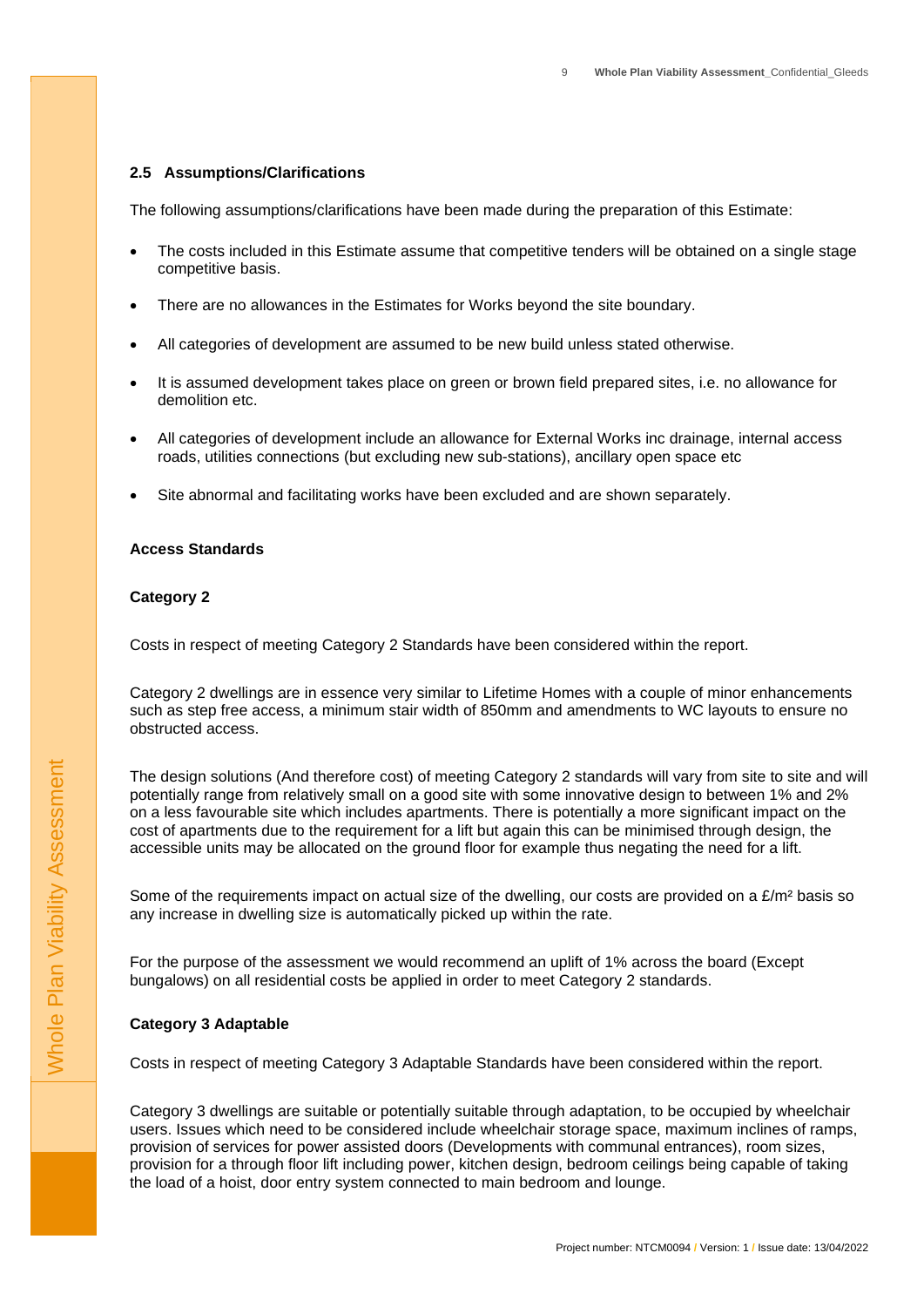<span id="page-9-0"></span> The design solutions (And cost) for meeting category 3 standards will also vary from site to site, some of the requirements will be dealt with by increasing the area of the dwellings, the cost of this will therefore be picked up in the GIFA used and will not affect the overall £/m².

 There are some specific requirements that will directly impact on costs such as power for assisted doors, provision for through floor lifts, door entry systems, kitchen designs and ceiling loadings. For the purpose of this assessment we would recommend an uplift of 9% be applied in order to meet category 3 adaptable standards for houses, 6% for apartments and 2% for bungalows.

#### **Part L 2021**

 Part L 2021 proposes an interim reduction in carbon emissions for dwellings, paving the way for greater reductions and the Future Homes Standard. The initial changes to Part L target a 31% reduction in carbon emissions and how this is achieved will vary depending on the house type and the specific development.

 As the methods used in achieving the reduction will vary, so will the cost of meeting the new standards, the general consensus in the industry is that the costs will range from £3,000 to £5,000 per residential property, this will also differ depending on the type of Client,

 We are suggesting that a percentage uplift of 3% be applied to dwelling costs to capture the changes to Part L. As an example, for a typical house of say 100m<sup>2</sup> (100m<sup>2</sup> @ £1,194/m<sup>2</sup> = £119,400) the uplift would be £3,582. For a typical low rise apartment of say 60m<sup>2</sup> (60m<sup>2</sup> @ £1,752 = £105,120) the uplift would be £3,154. Utilising a percentage rather than an actual figure will naturally account for the differences in costs of say a volume housebuilder achieving the standards compared to a typical developer utilising a traditional main contracting procurement route.

#### **2.6 Exclusions**

The Order of Cost Study excludes any allowances for the following:

- Value Added Tax
- Finance Charges
- Unknown abnormal ground conditions including:
	- Ground stabilisation/retention
	- Dewatering
	- **Obstructions**
	- Contamination
	- Bombs, explosives and the like
	- Methane production
- Removal of asbestos
- Surveys and subsequent works required as a result including:
	- Asbestos; traffic impact assessment; existing buildings
	- Topographical; drainage/CCTV; archaeological
	- Subtronic
- Furniture, fittings and equipment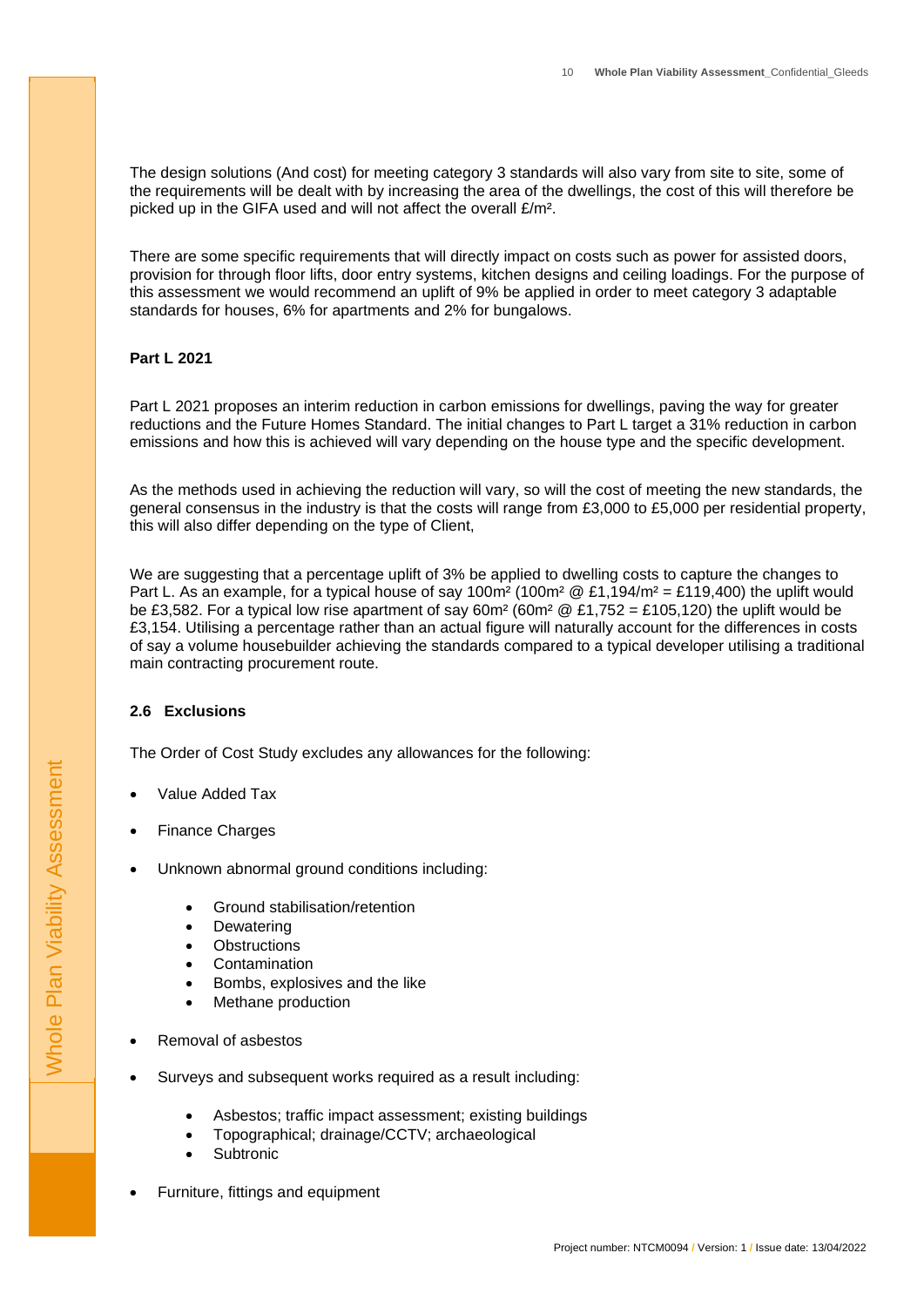- Aftercare and maintenance
- Listed Building Consents
- Service diversions/upgrades generally
- Highways works outside the boundary of the site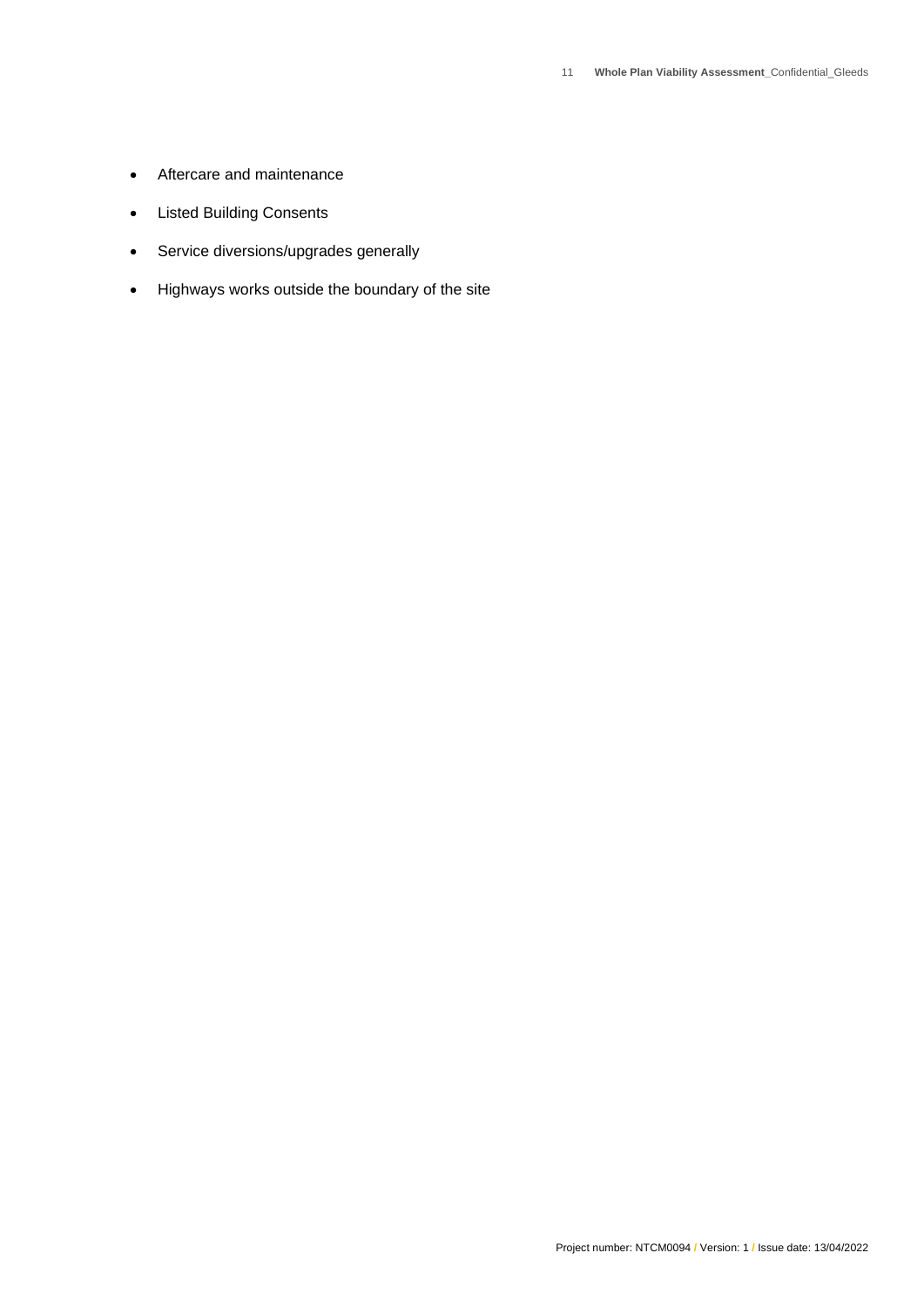## Detailed Construction Cost Study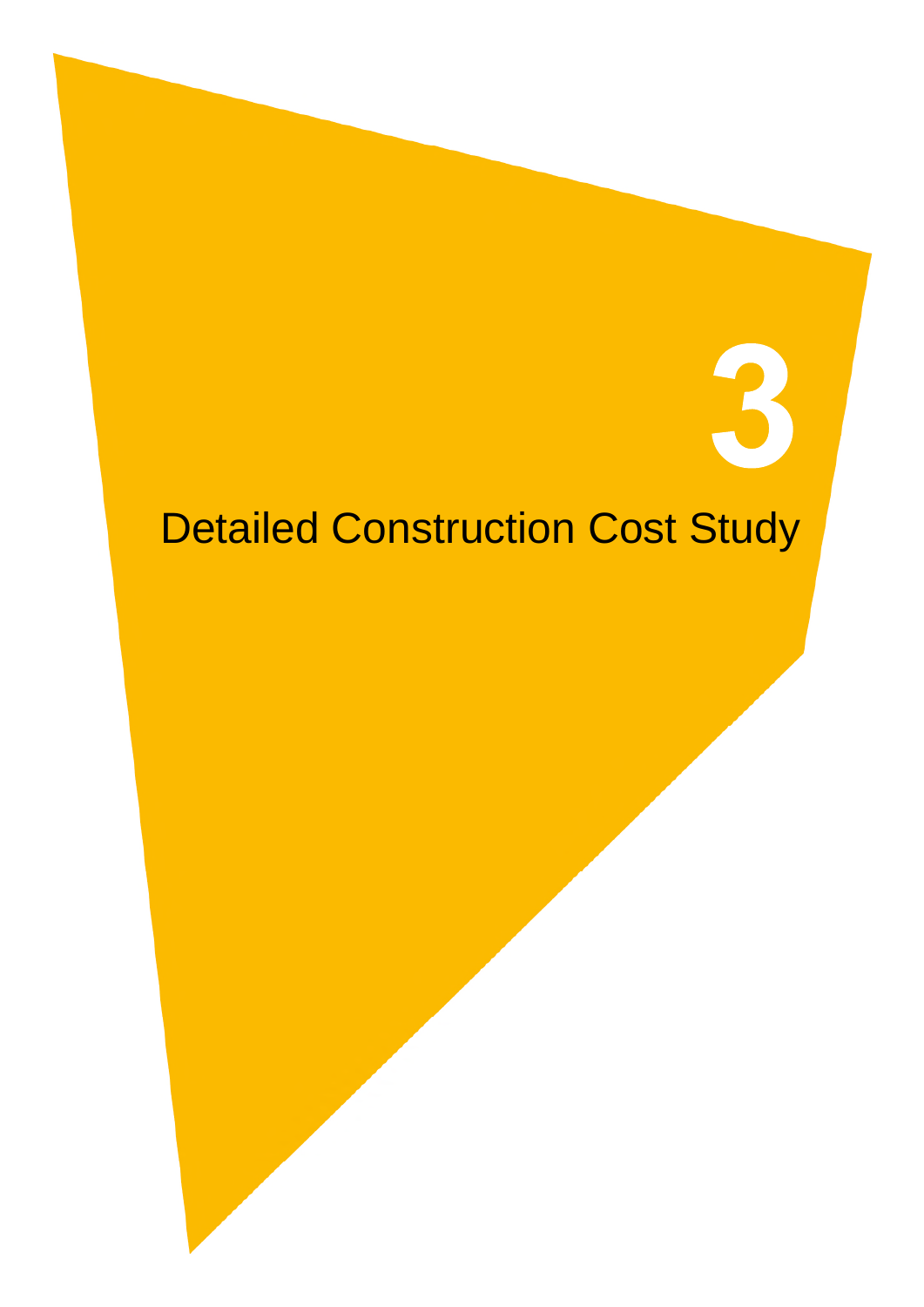### **3.0 Detailed Construction Cost Study**

| Development Type, to achieve Breeam<br><b>Excellent</b> | <b>Construction Cost (£/m<sup>2</sup>)</b> |            |               |
|---------------------------------------------------------|--------------------------------------------|------------|---------------|
|                                                         | Min                                        | <b>Max</b> | <b>Median</b> |
| Residential, Bungalows                                  | 1,304                                      | 1,515      | 1,373         |
| Additional cost for Cat 2 accessible dwellings          |                                            |            |               |
| Additional cost for Cat 3 wheelchair adaptable          |                                            |            | 27            |
| Additional cost for Part L 2021                         |                                            |            | 41            |
| Residential, 2-5 bed                                    | 1,134                                      | 1,317      | 1,194         |
| Additional cost for Cat 2 accessible dwellings          |                                            |            | 12            |
| Additional cost for Cat 3 wheelchair adaptable          |                                            |            | 107           |
| Additional cost for Part L 2021                         |                                            |            | 36            |
| Low Rise Apartments                                     | 1,596                                      | 2,510      | 1,752         |
| Additional cost for Cat 2 accessible dwellings          |                                            |            | 18            |
| Additional cost for Cat 3 wheelchair adaptable          |                                            |            | 105           |
| Additional cost for Part L 2021                         |                                            |            | 53            |
| <b>High Rise Apartments</b>                             | 1,525                                      | 3,861      | 2,017         |
| Additional cost for Cat 2 accessible dwellings          |                                            |            | 20            |
| Additional cost for Cat 3 wheelchair adaptable          |                                            |            | 121           |
| Additional cost for Part L 2021                         |                                            |            | 61            |
| Office to residential conversion                        | 728                                        | 1,890      | 1,666         |
| Care Homes                                              | 1,472                                      | 2,129      | 1,624         |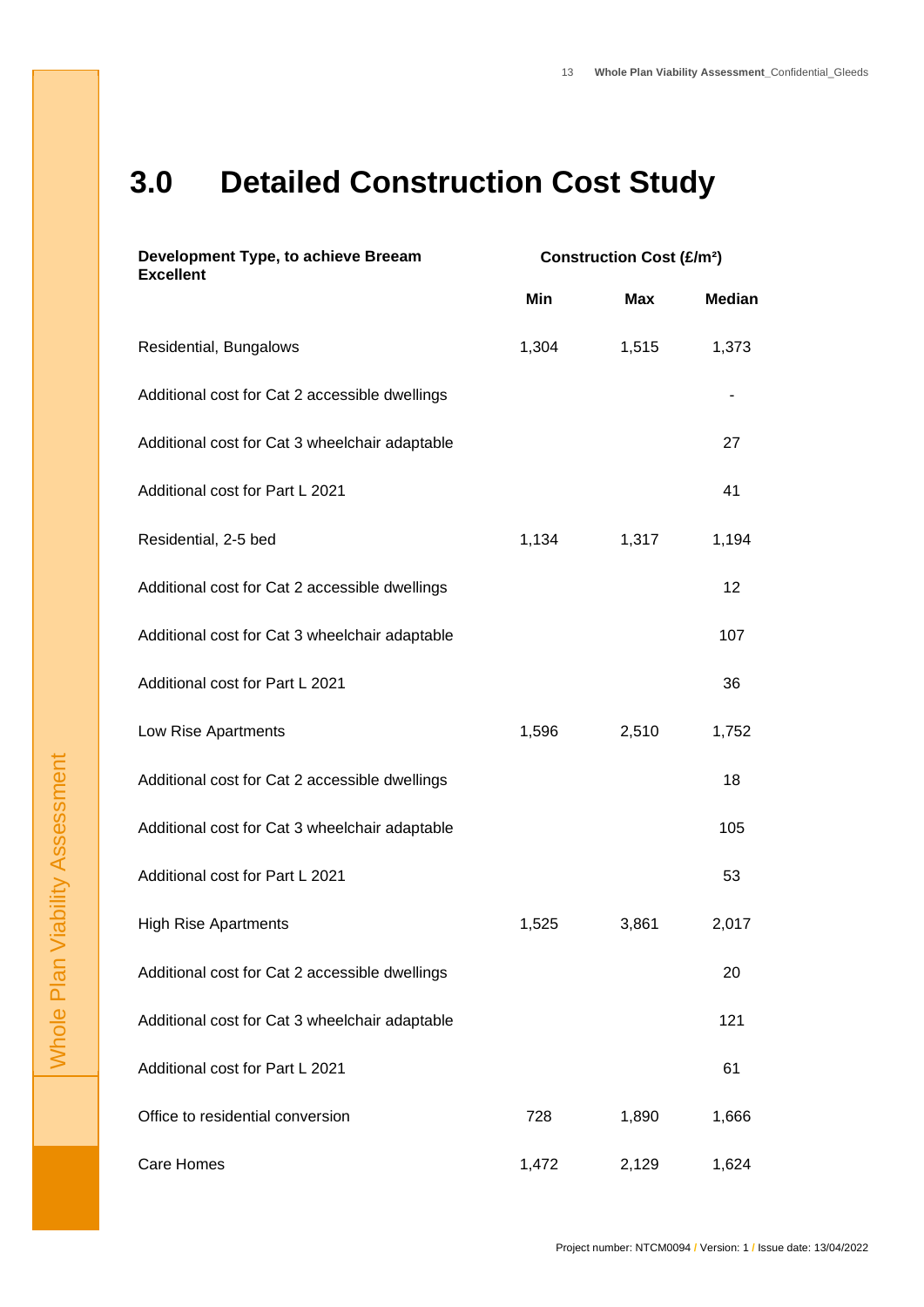| Extra Care (Sheltered Housing)                                               | 1,255 | 2,315 | 1,455     |
|------------------------------------------------------------------------------|-------|-------|-----------|
| General Retail, shell finish                                                 | 862   | 1,247 | 1,179     |
| Food Retail supermarket, shell finish                                        | 1,003 | 1,653 | 1,342     |
| <b>Retail Refurbishment</b>                                                  | 656   | 1,113 | 786       |
| <b>Food Retail Refurbishment</b>                                             | 762   | 1,504 | 899       |
| Hotels, 2,000m <sup>2</sup> mid-range, 3 <sup>*</sup> inc. F&Ftgs            | 1,764 | 2,254 | 1,833     |
| Offices, Cat A fit-out                                                       | 1,576 | 3,074 | 1,865*    |
| Industrial, general shell finish                                             | 671   | 1,250 | 898       |
| Institutional / Community<br>D7 (museums, library, public halls, conference) | 2,686 | 3,491 | 3.165     |
| Leisure D5<br>(cinema, bowling alleys, shell)                                | 1,119 | 1,261 | $1,190**$ |
| Agricultural shells                                                          | 441   | 1,381 | 890       |
| <b>SUI Generis</b>                                                           |       |       |           |
| Vehicle Repairs                                                              | 1,415 | 2,066 | 1,658     |
| <b>Vehicle Showrooms</b>                                                     | 1,680 | 2,482 | 1,852     |
| <b>Builders Yard</b>                                                         | 613   | 1,704 | 1,164     |

#### $\star$ Note:

Offices, Cat A are based on speculative office development, of cost-efficient design

 \*\* Leisure D5 development is based on shell buildings (bowling alleys, cinemas and the like) and exclude tenant fit-out

#### **On-costs**

Professional fees

- Consultants (excluding legals) 7.25%
- Surveys etc  $0.75\%$  8%
- Planning / Building Regs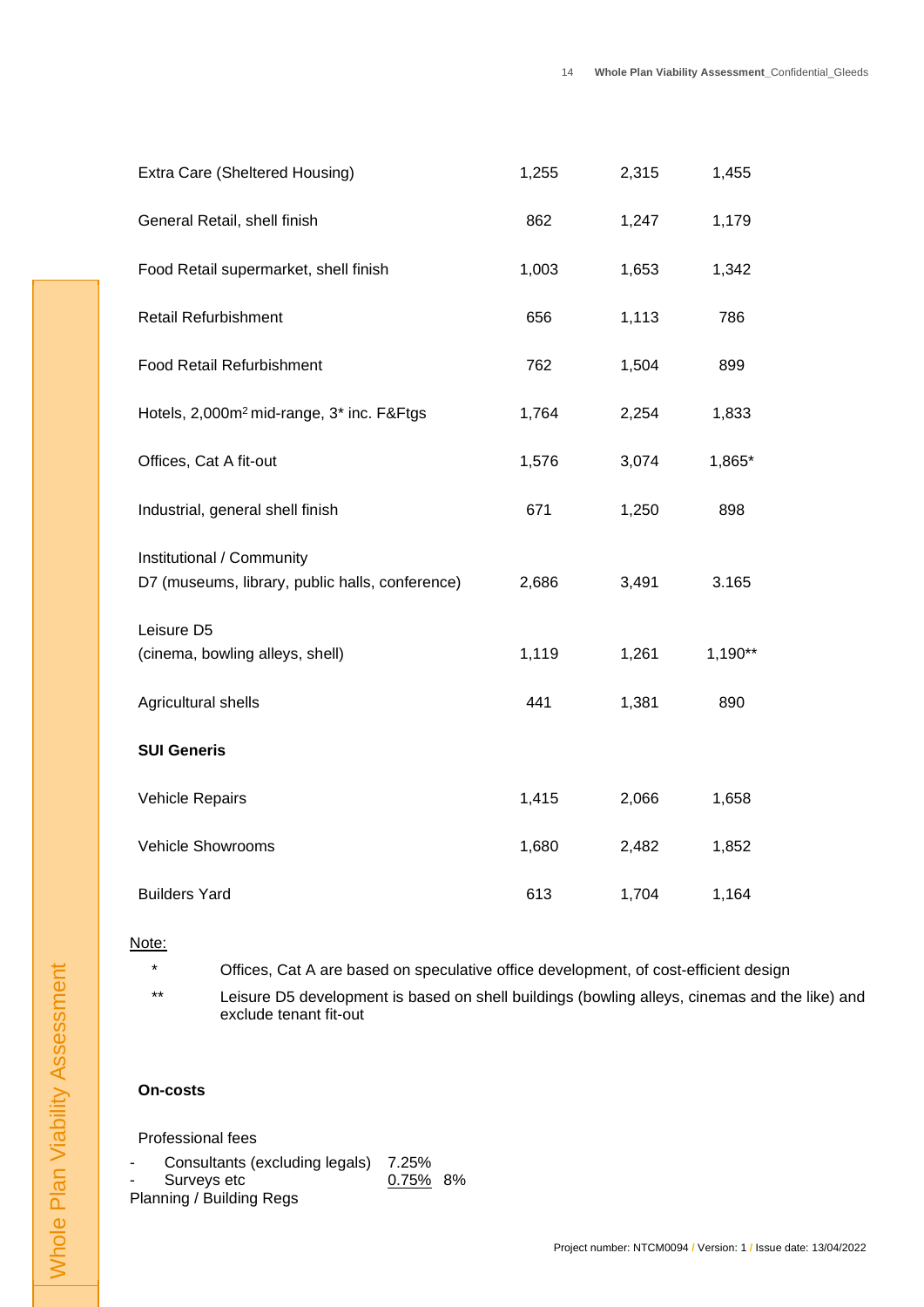| <b>Statutory Fees</b>        | $0.6\%$ |
|------------------------------|---------|
| NHBC / Premier warranty      |         |
| (applies only to Residential |         |
| and Other Residential)       | $0.5\%$ |
| Contingency / Risk Allowance | 5%      |

#### **Abnormal Site Development Costs, Bassetlaw District Council Areas.**

|                                                                                                                           | <b>Budget Cost</b><br>£/Hectare |
|---------------------------------------------------------------------------------------------------------------------------|---------------------------------|
| Abnormal Costs, by their very nature, vary greatly between different sites.                                               |                                 |
| Budget figures are given, for typical categories relevant to the study area.                                              |                                 |
| The Budgets are expressed as costs per hectare of development site.                                                       |                                 |
| Archaeology                                                                                                               | 13,000                          |
| Typically, Archaeology is addressed by a recording / monitoring brief by a<br>specialist, to satisfy planning conditions. |                                 |
| Intrusive archaeological investigations are exceptional and not allowed for in the<br>budget cost.                        |                                 |
| <b>Site Specific Access Works</b>                                                                                         | 26,000                          |
| New road junction and S278 works; allowance for cycle path linking locally with existing                                  |                                 |
| Major off-site highway works not allowed for.                                                                             |                                 |
| <b>Site Specific Biodiversity Mitigation / Ecology</b>                                                                    |                                 |
| Allow for LVIA and Ecology surveys and mitigation and enhancement allowance.                                              | 26,000                          |
| <b>Flood Defence Works</b>                                                                                                |                                 |
| Allowance for raising floor levels above flood level, on relevant sites                                                   | 33,000                          |

Budget £2,200 per unit x 35 units, apply to 1 in 3 sites.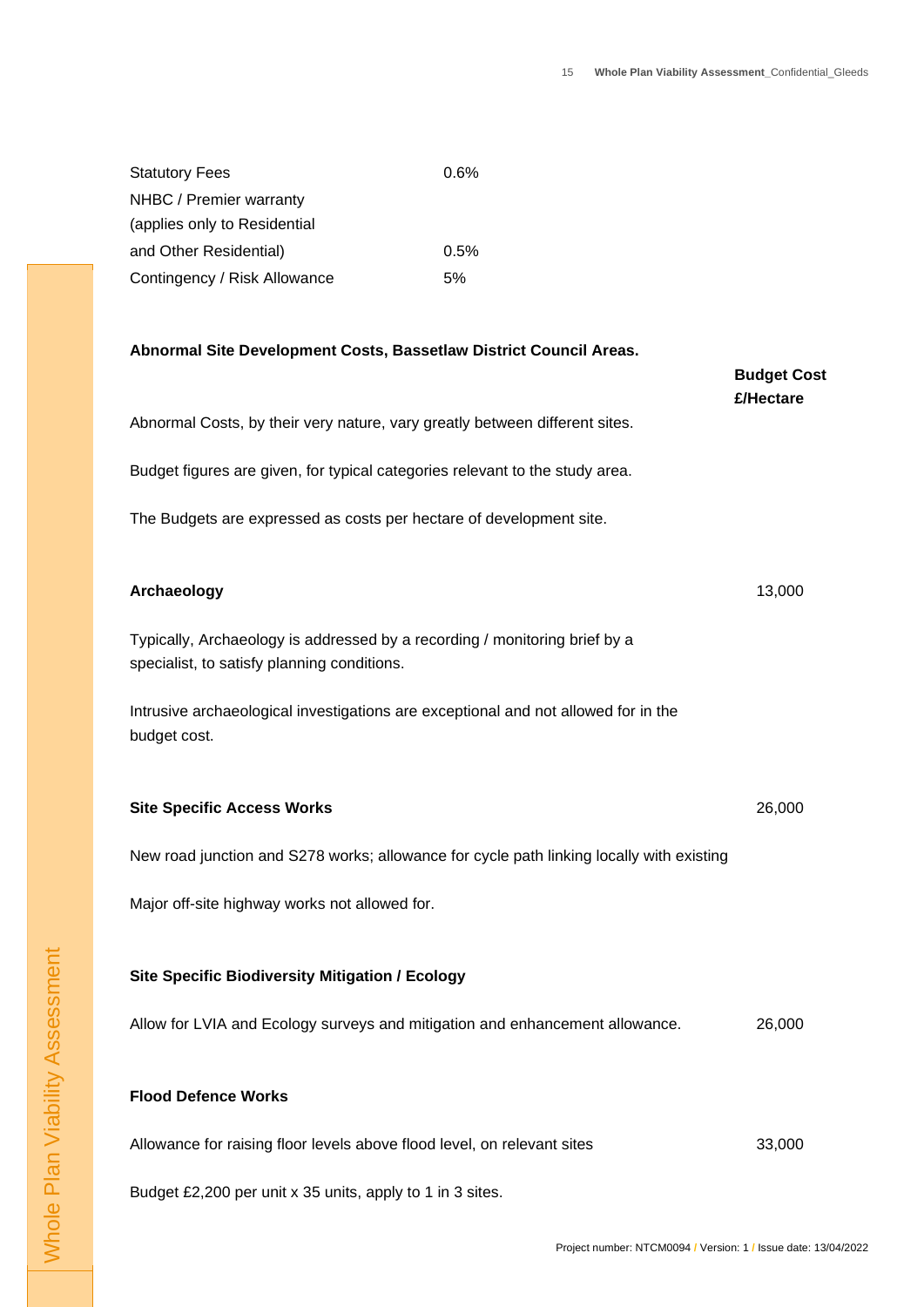#### **Utilities, Gas, Electric**

Allowance for infrastructure upgrade 100,000 and 100,000 and 100,000 and 100,000 and 100,000 and 100,000 and 100,000 and 100,000 and 100,000 and 100,000 and 100,000 and 100,000 and 100,000 and 100,000 and 100,000 and 100,0

**Land Contamination** 

 Heavily contaminated land is not considered, as remediation costs will be reflected In the land sales values 33,000

 Allow for remediation/removal from site of isolated areas of spoil with elevated levels Of contamination

#### **Ground Stability**

Allow for raft foundations to dwellings on 25% of sites

Budget £2,700 x 35 units x 25% 23,625